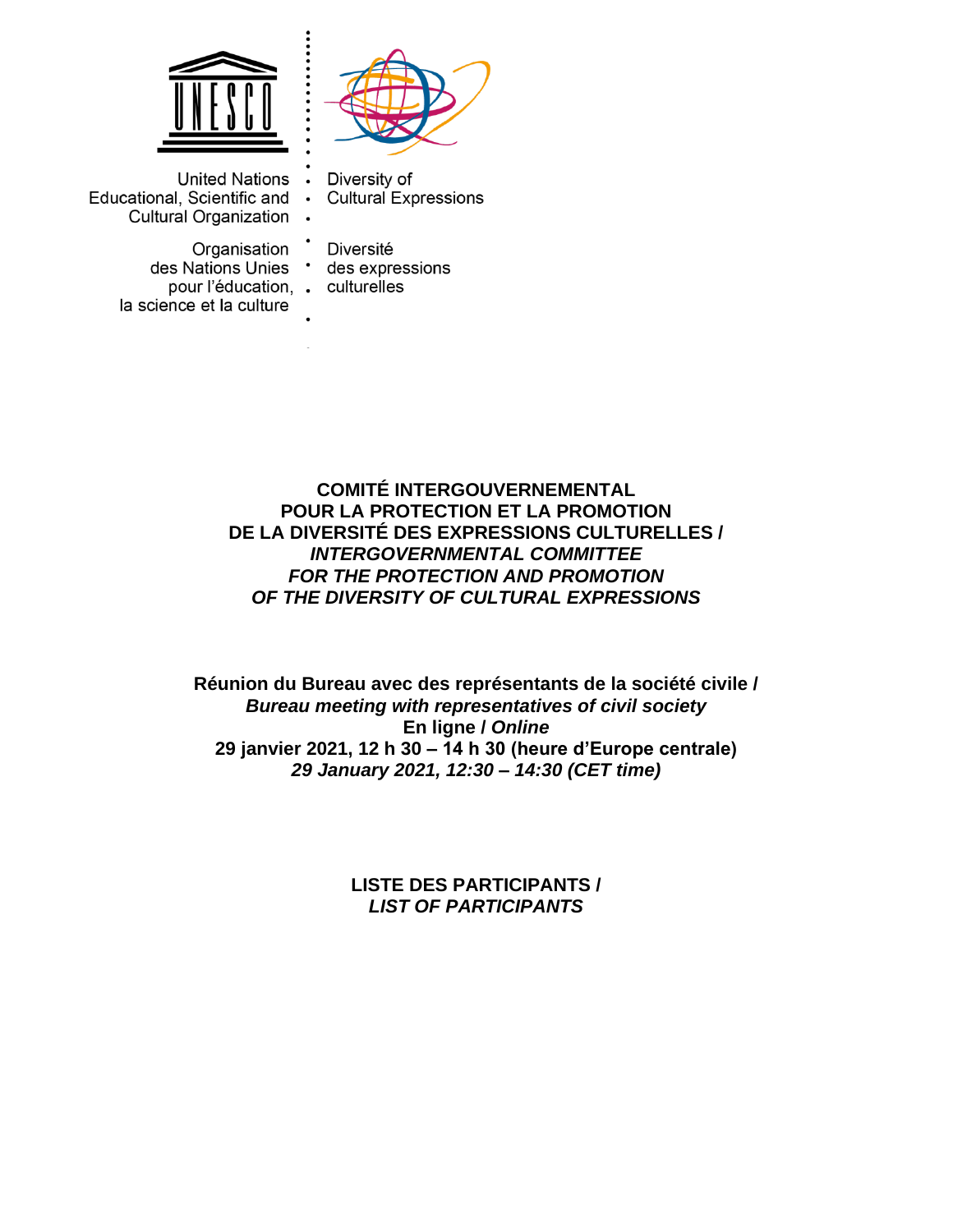## **I. ÉTATS MEMBRES DU BUREAU DU COMITÉ /** *MEMBER STATES OF THE BUREAU OF THE COMMITTEE*

| Président /<br><b>Chairperson</b>                                                             | H. Exc. Mr PARK<br>Yang-Woo        | Minister of Culture,<br>Sports and Tourism                            | Ministry of Culture, Sports and<br>Tourism<br>Government Complex-Sejong 388<br>Galmae-ro Sejong-si 30119<br>Republic of Korea                                              |
|-----------------------------------------------------------------------------------------------|------------------------------------|-----------------------------------------------------------------------|----------------------------------------------------------------------------------------------------------------------------------------------------------------------------|
|                                                                                               |                                    |                                                                       |                                                                                                                                                                            |
| Azerbaïdjan /<br><b>Azerbaijan</b>                                                            | Ms GURBANOVA<br>Nigar              | <b>Third Secretary</b>                                                | Permanent Delegation of<br>Azerbaijan to UNESCO<br>Maison de l'UNESCO<br>1 rue Miollis<br>75015 Paris                                                                      |
|                                                                                               | Ms EMAM Nahla                      | Head of Folk Habits,<br><b>Beliefs &amp; Traditional</b><br>Knowledge | High Institute of Folklore<br>Ministry of Culture                                                                                                                          |
| Égypte / Egypt                                                                                | Mr MORSY Amr                       | Counsellor                                                            | Permanent Delegation of the Arab<br>Republic of Egypt to UNESCO<br>Maison de l'UNESCO<br>1 rue Miollis<br>75015 Paris                                                      |
| République de<br>Corée /                                                                      | Mr Jin-Woong HEO                   | Deputy Director                                                       | Ministry of Culture, Sports and<br>Tourism<br>Building 15, Government<br>Complex Sejong, 388, Galmae-ro<br>30119 Sejong Special Self-<br>Governing City, Republic of Korea |
| <b>Republic of</b><br><b>Korea</b>                                                            | Ms Jihyeon KO                      | <b>Assistant Director</b>                                             | Ministry of Culture, Sports and<br>Tourism<br>Building 15, Government<br>Complex Sejong, 388, Galmae-ro<br>30119 Sejong Special Self-<br>Governing City, Republic of Korea |
| Saint-Vincent-et-<br>les Grenadines /<br><b>Saint Vincent</b><br>and the<br><b>Grenadines</b> | <b>Ms DE KERDANIEL</b><br>Claudine | Deputy Permanent<br>Delegate                                          | Permanent Delegation of Saint<br>Vincent and the Grenadines to<br><b>UNESCO</b><br>Maison de l'UNESCO<br>1 rue Miollis<br>75015 Paris                                      |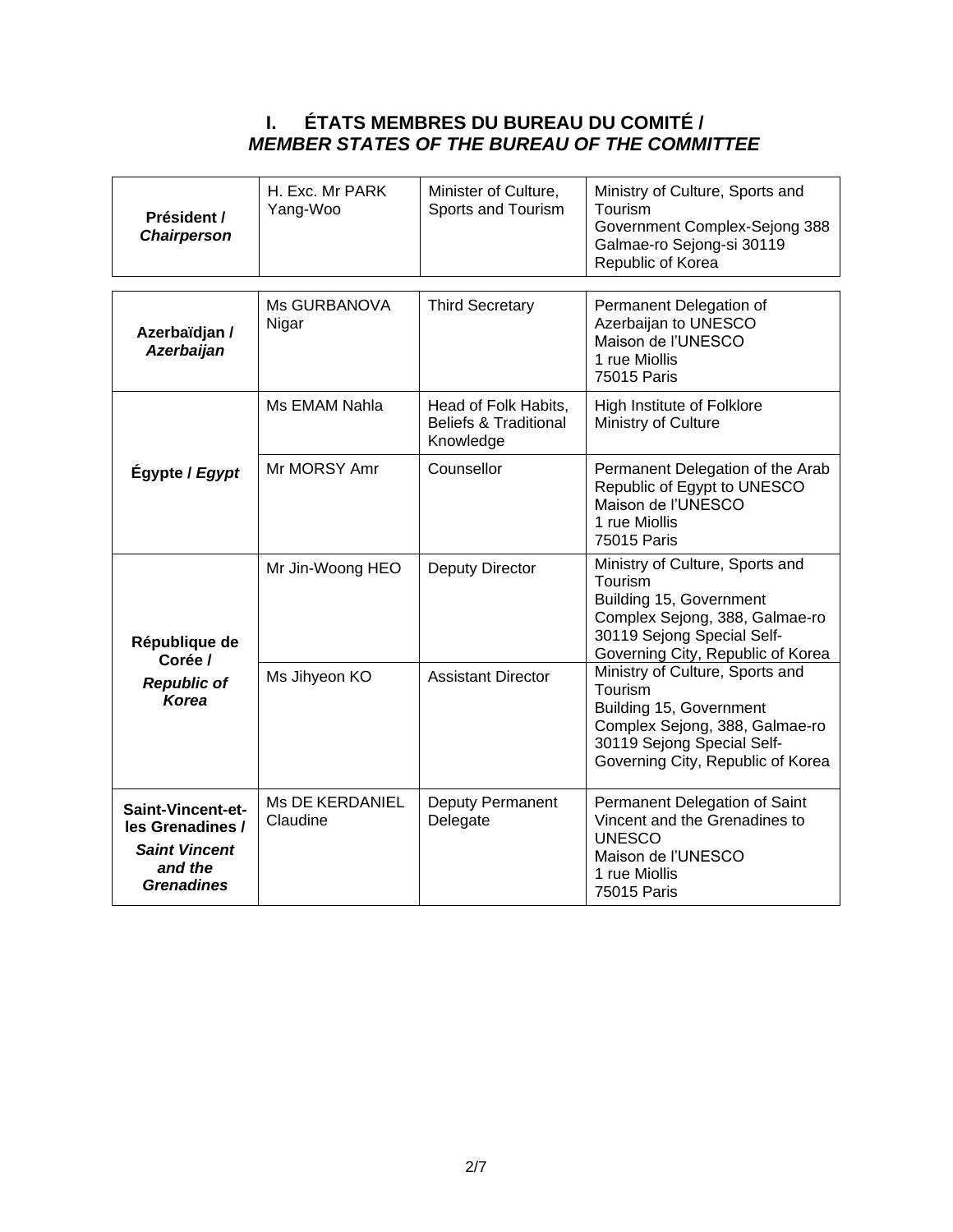| Sénégal /      | S. Exc. Mr DIOP<br>Souleymane Jules | Ambassadeur<br>Extraordinaire et<br>Plénipotentiaire,<br>Délégué Permanent | Délégation Permanente du<br>Sénégal auprès de l'UNESCO<br>Maison de l'UNESCO<br>1 rue Miollis<br>75015 Paris |
|----------------|-------------------------------------|----------------------------------------------------------------------------|--------------------------------------------------------------------------------------------------------------|
| <b>Senegal</b> | Mr SARR<br>Mouhamadou               | <b>Premier Conseiller</b>                                                  | Délégation Permanente du<br>Sénégal auprès de l'UNESCO<br>Maison de l'UNESCO<br>1 rue Miollis<br>75015 Paris |

| Rapporteuse/<br><b>Rapporteur</b> | Ms STEINER Anna | Federal Ministry of Arts, Culture,<br>the Civil Service and Sport<br>Radetzkystraße 2 |
|-----------------------------------|-----------------|---------------------------------------------------------------------------------------|
|                                   |                 | 1030 Vienna                                                                           |

## **II. ORGANISATIONS DE LA SOCIÉTÉ CIVILE /** *CIVIL SOCIETY ORGANIZATIONS*

| <b>African Cultural Regeneration Institute (ACRI)</b>      |                            |                                                                   |  |
|------------------------------------------------------------|----------------------------|-------------------------------------------------------------------|--|
| Ms EASTER Ciombaine                                        | <b>Executive Secretary</b> | 100 Nairobi, Kenya                                                |  |
| <b>Arterial Network</b>                                    |                            |                                                                   |  |
| Mr MABIALA Pierre Claver                                   | Président                  | Loandjili<br>242 Pointe-Noire, Congo-Brazza                       |  |
| <b>Asia-Europe Foundation</b>                              |                            |                                                                   |  |
| Ms SEKHAR Anupama                                          | Director, Culture          | 292 Pasir Panjang Rd<br>118633 Singapore, Singapore               |  |
| <b>Asociación Civil Solar</b>                              |                            |                                                                   |  |
| Mr DELFIN Mauricio                                         | Director                   | Jr. Domeyer 366<br>Lima 4 Lima, Peru                              |  |
| <b>ATTAC Togo</b>                                          |                            |                                                                   |  |
| Mr LEMOU Alo                                               | Secrétaire général         | 33, Rue des Pruniers<br>Lomé, Togo                                |  |
| <b>Avant-garde Lawyers</b>                                 |                            |                                                                   |  |
| Ms ERILMI Federica                                         | Legal Officer              | Uffesgade 10, 4 tv<br>2200 København, Denmark                     |  |
| Chaire UNESCO sur la diversité des expressions culturelles |                            |                                                                   |  |
| Ms GUEVREMONT Véronique                                    | Titulaire de la chaire     | Université Laval<br>Québec G1V0A6, Canada                         |  |
| Coalición Chilena por la Diversidad Cultural               |                            |                                                                   |  |
| Ms NETT S. Mane                                            | President                  | Avenida Santa Maria 1790,<br>depto 111<br>Santiago 7500000, Chile |  |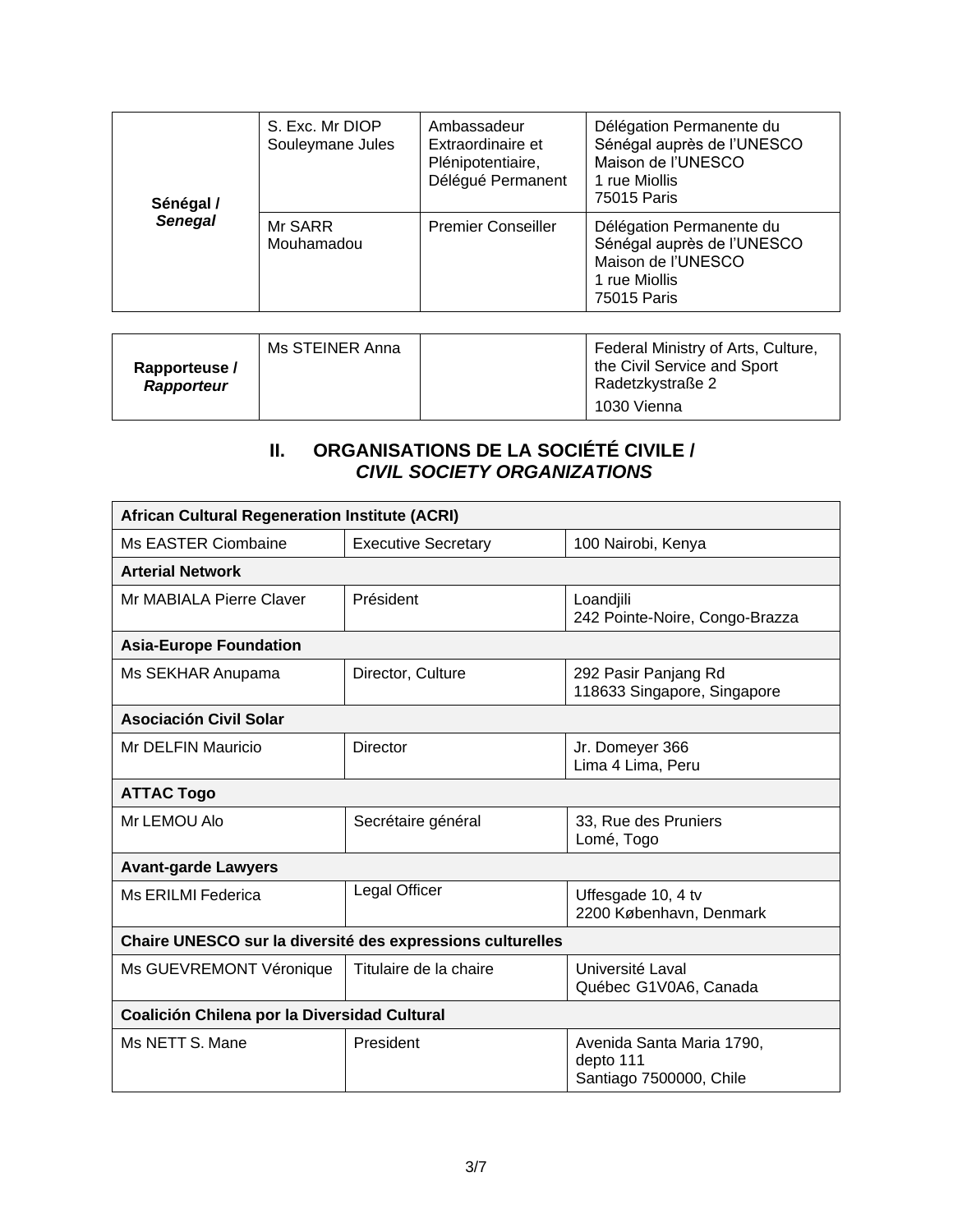| Coalition malienne pour la diversité culturelle                             |                           |                                                                                               |  |
|-----------------------------------------------------------------------------|---------------------------|-----------------------------------------------------------------------------------------------|--|
| Mr DIAKITÉ Mohamed                                                          | Administrateur            | ACI 2000, Bamako, BE 2212, Mali                                                               |  |
| Coligação Portuguesa de Diversidade Cultural                                |                           |                                                                                               |  |
| Ms VASQUES DE CARVALHO<br>Helena                                            | President                 | Rua cidade de Faro, 9 rch E<br>Sintra 2725-003, Portugal                                      |  |
| Confédération Internationale des Sociétés d'Auteurs et Compositeurs (CISAC) |                           |                                                                                               |  |
| Mr DE TERLIZZI Leonardo                                                     | Senior Legal Advisor      | 20/26, boulevard du Parc<br>92200 Neuilly-sur-Seine, France                                   |  |
|                                                                             |                           | Conseil International du Cinéma, de la Télévision et de la communication audiovisuelle (CICT) |  |
| Mr DUPONT Georges                                                           |                           | 1 rue Miollis<br>75015 Paris, France                                                          |  |
| <b>Contact Base</b>                                                         |                           |                                                                                               |  |
| Ms BHATTACHARYA Ananya                                                      | Secretary                 | 188/89 Prince Anwar Shah Road<br>Kolkata, India                                               |  |
| <b>Creatividad y Cultura Glocal A.C.</b>                                    |                           |                                                                                               |  |
| Ms SMITH Luanda                                                             | Founder / CEO             | Av. Americas #147<br>Xalapa 91030, Mexico                                                     |  |
| <b>Cultura Contra Conflict</b>                                              |                           |                                                                                               |  |
| Ms BARSAN Oana                                                              | Présidente                | 7 rue Ricaut<br>Paris 75013, France                                                           |  |
| <b>Culture Fund of Zimbabwe Trust</b>                                       |                           |                                                                                               |  |
| Mr MPFUNYA Farai                                                            | <b>Executive Director</b> | 51 Harvey Brown Avenue<br><b>Milton Park</b><br>Harare, Zimbabwe                              |  |
| <b>Culture Funding Watch</b>                                                |                           |                                                                                               |  |
| Ms BELGACEM Ouafa                                                           | CEO                       | Rue du Burkina Faso<br>4030 Tunis, Tunisia                                                    |  |
| <b>Culture et Développement</b>                                             |                           |                                                                                               |  |
| Ms MARCOLIN Valeria                                                         | Co-directrice             | 3 Passage du palais de justice<br>38000 Grenoble, France                                      |  |
| <b>Culture Resource (AI Mawred AI Thaqafy)</b>                              |                           |                                                                                               |  |
| Ms NASSIF Helena                                                            | <b>Managing Director</b>  | Bliss Street, Ghazzaoui Building,<br><b>Ground Floor</b><br>Beirut, Lebanon                   |  |
| Ms ABOU HARB Areej                                                          | Programs Manager          | Bliss Street, Ghazzaoui Building,<br><b>Ground Floor</b><br>Beirut, Lebanon                   |  |
| Fédération des Coalitions pour la Diversité Culturelle (FICDC)              |                           |                                                                                               |  |
| Mr SANTSCHI Beat                                                            | President                 | Kasinostrasse 10<br>Zürich 8032, Switzerland                                                  |  |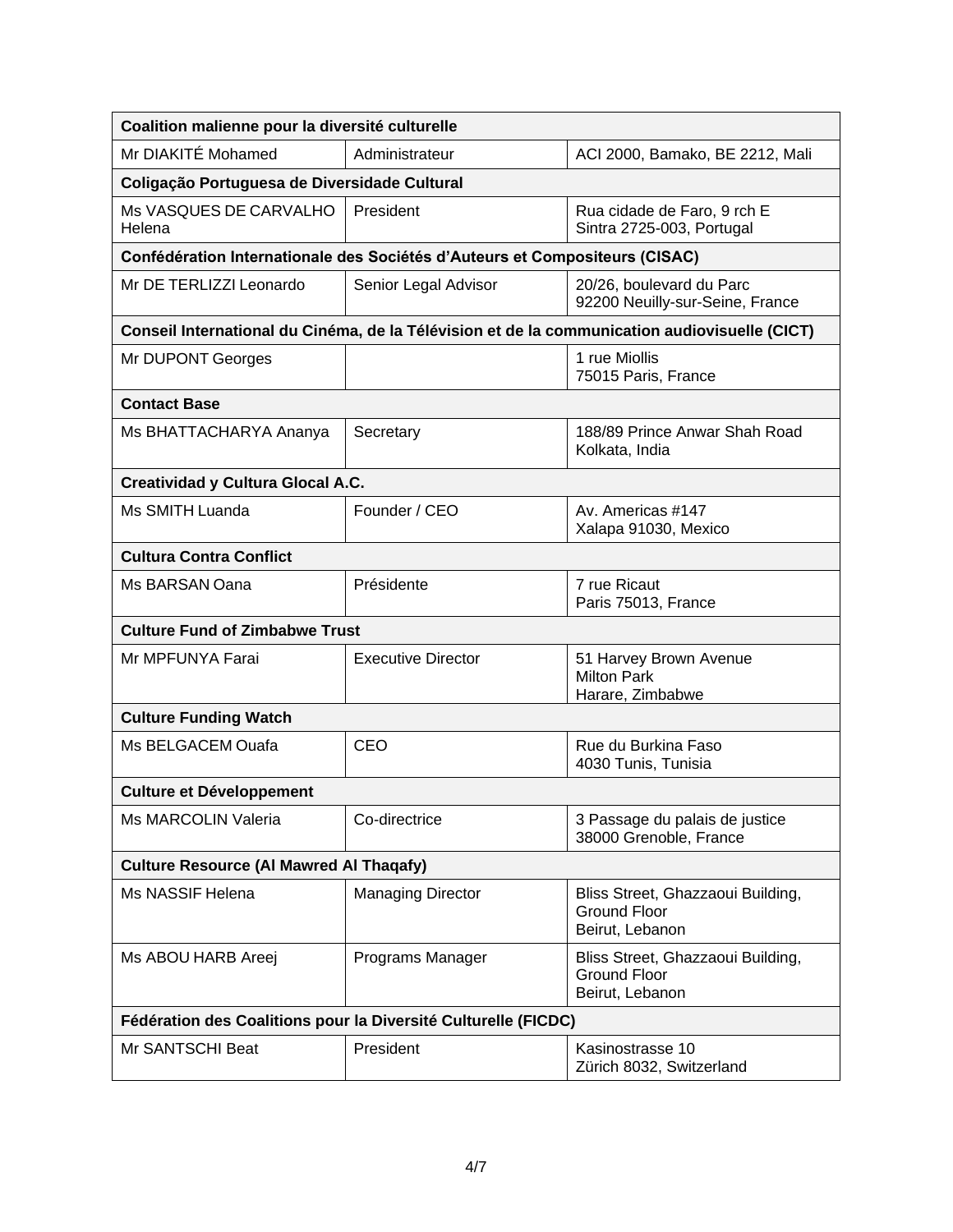| Ms GUAY Nathalie                                         | Secrétaire générale                                                                  | 33 Milton bureau 500<br>Montréal H2X 1V1, Canada                     |  |
|----------------------------------------------------------|--------------------------------------------------------------------------------------|----------------------------------------------------------------------|--|
| <b>Freemuse</b>                                          |                                                                                      |                                                                      |  |
| Ms COLLINGS Paige                                        | Global Advocacy and<br><b>Protection Coordinator</b>                                 | Jagtvej 223<br>Copenhagen 2100, Denmark                              |  |
| <b>Hit Radio &amp; Fondation HIBA</b>                    |                                                                                      |                                                                      |  |
| Mr BOUMEHDI Younes                                       |                                                                                      | 18bis rue Marnissa<br>La Pinède, Souissi<br>Rabat 10170, Maroc       |  |
| <b>International Alliance of Independent Publishers</b>  |                                                                                      |                                                                      |  |
| Ms HUGUES Laurence                                       | <b>Directrice</b>                                                                    | 38 rue Saint-Sabin<br>Paris 75011, France                            |  |
|                                                          | International Federation of Arts Councils and Culture Agencies (IFACCA)              |                                                                      |  |
| <b>Ms MORENO MUJICA</b><br>Magdalena                     | <b>Executive Director</b>                                                            | 50 Holt Street<br>2010 Surry Hills, Australia                        |  |
|                                                          | International Federation of Library Associations and Institutions (IFLA)             |                                                                      |  |
| <b>Ms MCGUIRE Claire</b>                                 | Policy and Research Officer                                                          | Prins Willem-Alexanderhof 5<br>2595 BE, The Hague<br>The Netherlands |  |
| <b>International Music Council (IMC)</b>                 |                                                                                      |                                                                      |  |
| Ms FISCHER Silja                                         | Secrétaire générale                                                                  | 1 rue Miollis<br>Paris 75015, France                                 |  |
| Mr KING Samuel                                           | Policy assistant                                                                     | 1 rue Miollis<br>Paris 75015, France                                 |  |
| <b>International Theatre Institute (ITI)</b>             |                                                                                      |                                                                      |  |
| Dr. DÜMCKE Cornelia                                      | Director of Culture Concepts,<br>Observer for the International<br>Theatre Institute | Moosdorfstrasse 7-9<br>12435 Berlin, Germany                         |  |
| Kanagawa Prefecture Culture and Arts Promotion Council   |                                                                                      |                                                                      |  |
| Ms TSUBOI-FRIEDMAN<br>Hiroko                             | Board / Member of the 2005<br><b>Convention Expert Facility</b>                      | 3-11-10 Shiroyama Odawara<br>2500045 Kanagawa, Japan                 |  |
| <b>Nhimbe Trust</b>                                      |                                                                                      |                                                                      |  |
| Mr NYAPIMBI Josh                                         | <b>Executive Director</b>                                                            | 97A Lobengula Street 8th Avenue<br>Extension<br>Bulawayo, Zimbabwe   |  |
| Palais des Beaux-Arts de Bruxelles                       |                                                                                      |                                                                      |  |
| Mr DELSALLE Olivier                                      | <b>Institutional Advisor</b>                                                         | Rue Ravenstein 23,<br>1000 Bruxelles, Belgium                        |  |
| Réseau culturel européen de coopération au développement |                                                                                      |                                                                      |  |
| Ms SKARVELI Lila                                         | Secrétaire Générale                                                                  | 8 rue Gandon<br>Paris 75013, France                                  |  |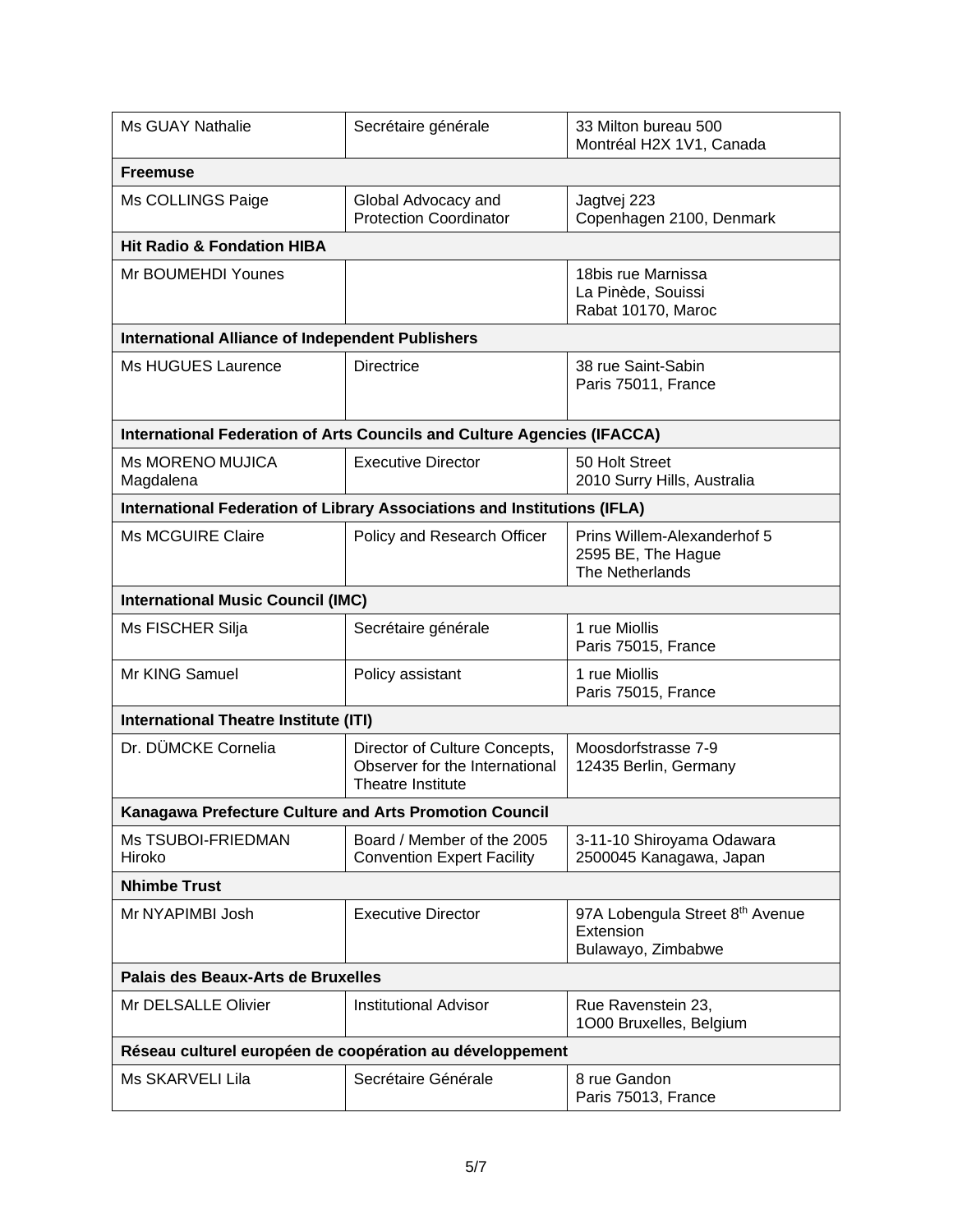| Mr GJONI Kastriot                                                               | Chargé de mission<br><b>Balkans Occidentaux</b> | 93, rue Oberkampf<br>Paris 75011, France                                                    |  |
|---------------------------------------------------------------------------------|-------------------------------------------------|---------------------------------------------------------------------------------------------|--|
| Société de gestion collective des droits d'auteur (SACEM)                       |                                                 |                                                                                             |  |
| Ms GICQUEL Laure                                                                | Secrétariat                                     | 11bis rue Ballu<br>75009 Paris, France                                                      |  |
| <b>Tanzania Community Civic Initiatives (TACCI)</b>                             |                                                 |                                                                                             |  |
| Ms UWAMAHORO Aline                                                              | <b>Director</b>                                 | P.O.Box 33921<br>Chanika, Pugu Road, Ilala<br>Dar Es Salaam, United Republic of<br>Tanzania |  |
| <b>UNESCO Chair on Copyright, Neighbouring, Cultural and Information Rights</b> |                                                 |                                                                                             |  |
| Mr FEDOTOV Mikhail                                                              | Director                                        | B. Trekhsvyatitelsky lane, 3, room<br>436<br>Moscow, Russian Federation                     |  |
| Mr BUDNIK Ruslan                                                                | <b>Deputy Director</b>                          | B. Trekhsvyatitelsky lane, 3, room<br>436<br>Moscow, Russian Federation                     |  |
| <b>UNESCO Chair in Cultural Policy for the Arts in Development</b>              |                                                 |                                                                                             |  |
| Mr GAD Daniel                                                                   | <b>Managing Director</b>                        | Universitätsplatz, 1<br>31141 Hildesheim, Deutschland                                       |  |
| <b>UNESCO Chair in Copyright and Neighboring Rights</b>                         |                                                 |                                                                                             |  |
| Ms WANG Ran                                                                     |                                                 | Zhongguancun Street 59th<br>Beijing 100872, China                                           |  |
| <b>UNESCO Liaison Committee</b>                                                 |                                                 |                                                                                             |  |
| Mr GROSSO Davide                                                                | President                                       | 1 rue Miollis<br>Paris 75015, France                                                        |  |
| <b>World Leisure Organization</b>                                               |                                                 |                                                                                             |  |
| Ms ORTEGA NUERE Cristina                                                        | <b>Chief Operating Officer</b>                  | Arena 1<br>Bilbao 48005, Spain                                                              |  |
| <b>Zhu Culture</b>                                                              |                                                 |                                                                                             |  |
| Mr MAYITOUKOU Luc                                                               | <b>Directeur</b>                                | B.P.15528 Dakar Fann<br>Dakar 10700, Senegal                                                |  |

## **III. OBSERVATEURS /** *OBSERVERS*

| Danemark/<br><b>Denmark</b> | Mr LAKHSASSI Ayoub | Senior Advisor | Permanent Delegation of the<br>Kingdom of Denmark to<br><b>UNESCO</b><br>Maison de l'UNESCO<br>1 rue Miollis<br>75015 Paris, France |
|-----------------------------|--------------------|----------------|-------------------------------------------------------------------------------------------------------------------------------------|
|-----------------------------|--------------------|----------------|-------------------------------------------------------------------------------------------------------------------------------------|